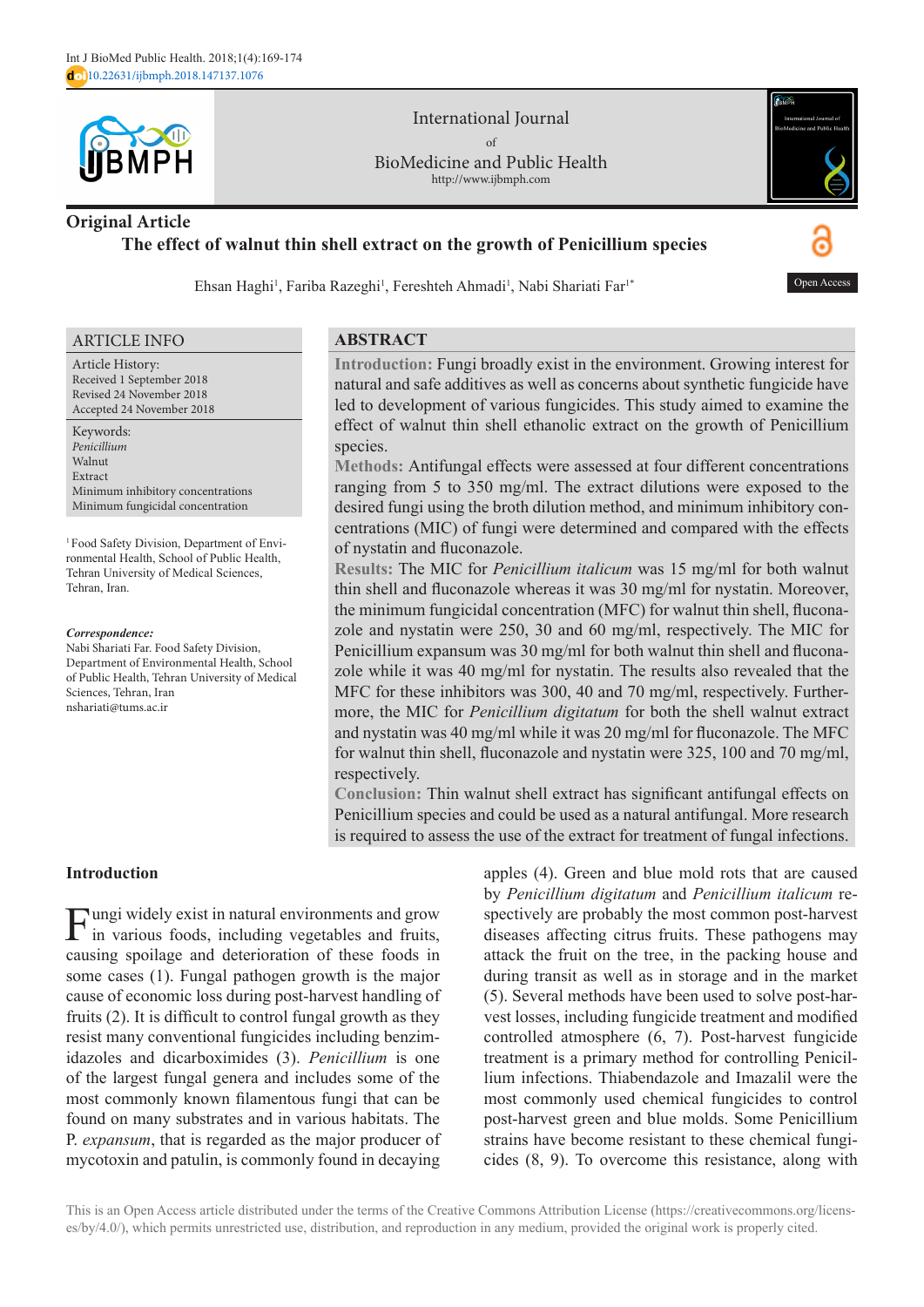the consumer worries about eating foods treated with synthetic fungicides and environmental issues, it is important to discover new and novel antifungal agents (4, 10). Furthermore, there is a need for discovering new strategies to develop fungicides to control fruit post-harvest diseases. Studies demonstrated the effectiveness of certain natural compounds including derivatives of benzoic or cinnamic acid as antifungal or anti mycotoxigenic agents. Furthermore, several researches have shown anti-inflammatory and antioxidant effects for walnut shell extract (11). Moreover, the antimicrobial effect of volatile compounds, phenols and tannins in walnut green shells has also been proven (12). Molecular structures and different inter-species sensitivity affect characteristics of phenols (13). The role of methanol extract of green walnut shells in preventing the growth of different fungi including dermatophytosis was examined to observe whether green walnut extract could be used as an alternative to synthetic antifungal agents. Walnut hulls is proved to have an inhibitory effect on four selected species of fungi (Microsporum canis, Trichophyton mentagrophytes, Epidermophyton floccosum and Candida albicans) and prohibited 60% of fungal growth (14). Furthermore, the antibacterial effect of walnut thin shells on Bacillus subetilis and Salmonella typhimurium was specifically examined, which resulted in the restricted growth of microorganisms (15).Therefore, in order to prevent chemical contamination of fruits with synthetic antifungal, this study was conducted to examine the effect of ethanolic extract obtained from walnut thin shell (*Juglans regia*  L.) on standard and isolated species of *Penicillium expansum*, *Penicillium digitatum* and P. *italicum* compared to nystatin and fluconazole.

### **Methods**

#### **Material**

Nystatin powder (Royan Darou Co., Iran) and Fluconazole (Pars Darou, Iran), Potato-dextrose agar fungi growth medium (Merck, Germany), Sabouraud Dextrose Broth growth medium for MIC (Merck, Germany).The *Penicillium expansum* (ATCC No. 42710) *Penicillium italicum* (ATCC No. 66636) and *Penicillium digitatum* (ATCC No. 201167) were used. The standard species of fungi were prepared from fungus bank located in School of Public Health, Tehran University of Medical Science.

#### **Preparation of walnut thin shell ethanol extract**

To prepare the extract, Iranian walnuts (*Juglans regia* 

L.) with no trace of mold were obtained from a region in the west of Iran, which is famous for good quality walnuts. Walnut thin shells were removed and dried at room temperature. The dried walnut thin shells were powdered by an electrical grinding machine. Prior to taking the extract, the powder was sterilized under the influence of UV ray using a laminar hood. Afterwards, 20 grams of dried powder was mixed with 100 cc of ethanol 80% and restored at room temperature (about 22  $^{\circ}$ C) for 24 hours. Then, the extract was filtered by filter papers and poured into the rotary device (to remove ethanol). The obtained alcoholic extract was dried at 40 °C. Subsequently, 1 gram of dried alcoholic extract was added to 5 cc of dimethyl sulfoxide solvent and shook for 2 minutes. Afterwards, the extract was filtered again and sterilized by syringes with a 0.22 micron diameter filter (16).

#### **Preparing the fungi suspension**

The fungi were primarily grown on the potato-dextrose agar (PDA) and stored for three days at 25 °C. After three days, the plates were examined macroscopically. Slides were also prepared from the cultures to determine the microscopic form of fungi. New fresh culture penicillium conidia were solved in distilled water; the turbidity of the above suspension was adjusted spectrophotometrically at 530 nm to match the turbidity of 0.5 McFarland standard with  $10<sup>6</sup>$  ml cells (17).

#### **Preparing nystatin and fluconazole suspension**

Standard nystatin powder and fluconazole were prepared. Dimethyl sulfoxide and distilled water were used to solve nystatin (insoluble in water) and fluconazole (soluble in water), respectively. Then, the walnut extract, nystatin and fluconazole were diluted in a 22 series to compare the MIC and MFC between thin walnut shell extract, fluconazole and nystatin.

#### **Determining the MIC of fungus growth**

An antifungal susceptibility test was carried out using the broth microdilution method based on the Clinical and Laboratory Standards Institute (CLSI M38-A2) guidelines. For determining the inhibitory concentration on the fungi, 22 dilution series of walnut thin shell ethanolic extract ranging from 350 mg/ml to 5-liter concentration were prepared and then added to the wells. Moreover, 22 dilution series for nystatin and fluconazole were prepared separately. For determining the MIC, 200 micro liters of Sabouraud Dextrose broth was added to 24 microdilution plate wells. Subsequent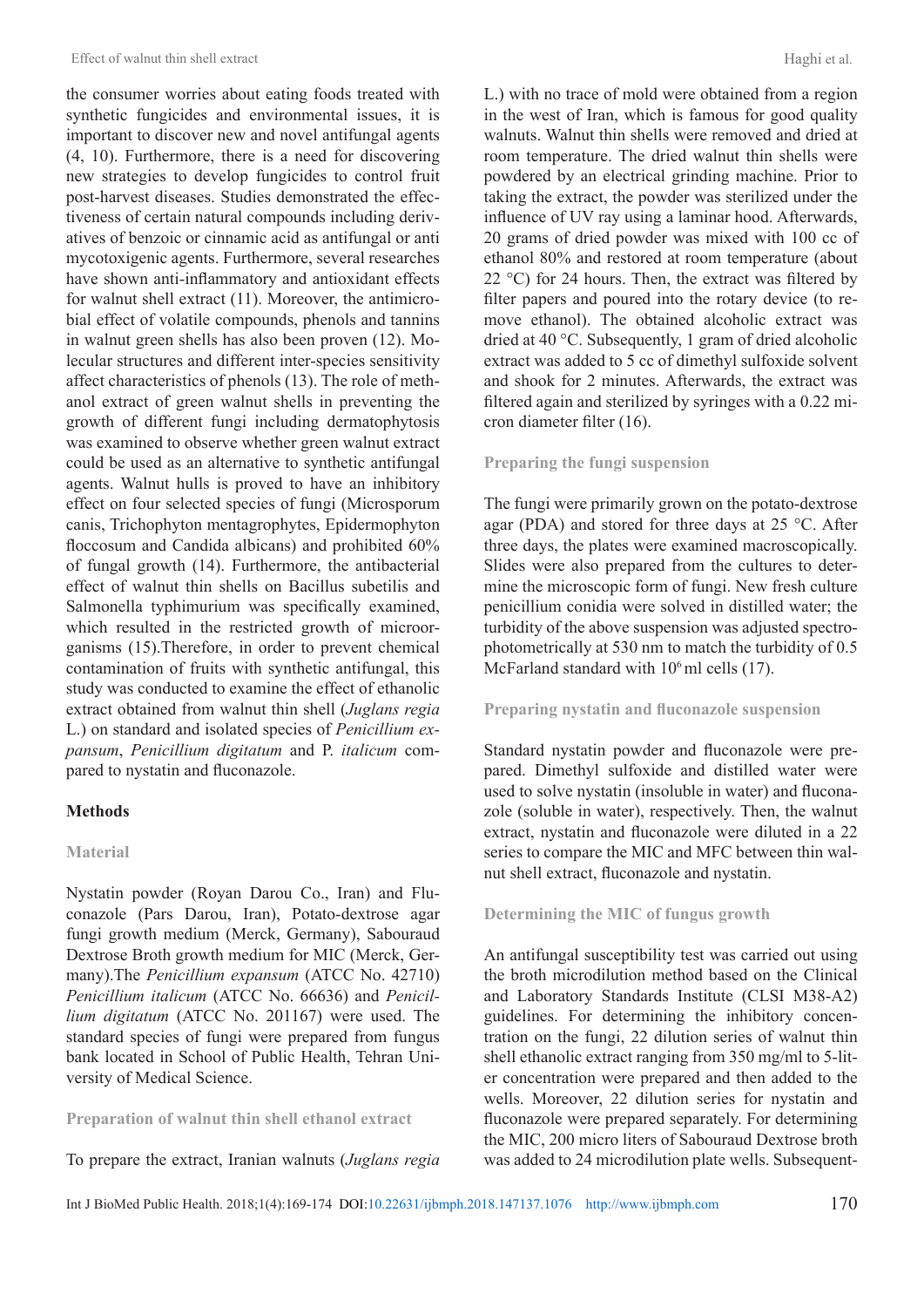ly, 200 micro liters of walnut thin shell extract, nystatin and fluconazole were injected into 22 dilution series. Of the 24 wells, two wells were considered as growth control: one as a positive control and the other as a negative control. The negative control contained media whereas the positive control consisted of media and microbial suspension. Subsequently, 50 micro liters of fungi suspension were added to all the wells except the negative control according to McFarland standard. These steps were repeated for nystatin and fluconazole. All the tests were repeated for three times. At last, microdilution plates were incubated at 25 °C for 72 hours and were then observed for the presence of visible growth. The turbidity of each well, which reflects the growth, was compared with the turbidity of the positive well. Negative reaction was defined as the observation of no growth and no turbidity (18).

### **Determining the MFC of fungi growth**

A sample was obtained from tubes with no fungi growth

**Table 1.** Minimum inhibitory concentration for Penicillium italicum (mg/ml)

| <b>Concentrations</b> | <b>Extract</b>           | <b>Nystatin</b> | Fluconazole | Concentrati        |
|-----------------------|--------------------------|-----------------|-------------|--------------------|
| $5$ mg/ml             | $+$                      | $+$             | $^{+}$      | $5$ mg/ml          |
| $10$ mg/ml            | $^{+}$                   | $^{+}$          | $^{+}$      | $10$ mg/ml         |
| $15$ mg/ml            | $\overline{\phantom{0}}$ | $^{+}$          |             | $15$ mg/ml         |
| $20$ mg/ml            |                          | $^{+}$          |             | $20$ mg/ml         |
| $30$ mg/ml            |                          |                 | $\ast$      | $30$ mg/ml         |
| $40$ mg/ml            |                          |                 |             | $40$ mg/ml         |
| $50$ mg/ml            |                          |                 |             | $50$ mg/ml         |
| $60$ mg/ml            |                          | $\ast$          |             | $60$ mg/ml         |
| $70$ mg/ml            |                          |                 |             | $70 \text{ mg/ml}$ |
| $80$ mg/ml            |                          |                 |             | $80$ mg/ml         |
| $90$ mg/ml            |                          |                 |             | $90$ mg/ml         |
| $100$ mg/ml           |                          |                 |             | $100$ mg/m         |
| $125$ mg/ml           |                          |                 |             | $125$ mg/m         |
| $150$ mg/ml           |                          |                 |             | $150$ mg/m         |
| $175$ mg/ml           |                          |                 |             | $175 \text{ mg/m}$ |
| $200$ mg/ml           |                          |                 |             | $200$ mg/m         |
| $225$ mg/ml           |                          |                 |             | $225$ mg/m         |
| $250$ mg/ml           | *                        |                 |             | $250$ mg/m         |
| $275$ mg/ml           |                          |                 |             | $275$ mg/m         |
| $300$ mg/ml           |                          |                 |             | $300$ mg/m         |
| $325$ mg/ml           |                          |                 |             | $325$ mg/m         |
| $350$ mg/ml           |                          |                 |             | $350$ mg/m         |
| Control +             | $\! + \!\!\!\!$          | $^{+}$          | $^{+}$      | Control ·          |
| Control -             |                          |                 |             | Control .          |

with a sterile loop, and was transferred to culture media containing the PDA and cultivated based on the streak culture method. Then, the sample was incubated at 25 °C for 72 hours. Afterwards, the plates were observed for fungi growth. The minimum extract concentration in plates that resulted in no fungi colonies was considered as the MFC (19).

## **Results**

The results of the growth-inhibiting effect are shown in Tables 1, 2 and 3. The MIC for *Penicillium italicum* was 15 mg/ml for both thin walnut shell and fluconazole and 30 mg/ml for nystatin. Moreover, the MFC was 250 mg/ml for walnut thin shell extract, but was 30 and 60 mg/ml for fluconazole and nystatin, respectively (Table 1). Regarding the *Penicillium expansum*, the MIC was 30 mg/ml for both walnut thin shell extract and fluconazole and 40 mg/ml for nystatin. Furthermore, the MFC was 300 mg/ml for walnut thin shell extract, but was 40 and 70 mg/ml for fluconazole and

**Table 2.** Minimum inhibitory concentration for Penicillium expansum (mg/ml)

| <b>Concentrations</b> | <b>Extract</b> | <b>Nystatin</b> | Fluconazole |
|-----------------------|----------------|-----------------|-------------|
| $5$ mg/ml             | $^{+}$         | $^{+}$          | $^{+}$      |
| $10$ mg/ml            | $+$            | $^{+}$          |             |
| $15$ mg/ml            | $+$            | $^{+}$          |             |
| $20$ mg/ml            | $^{+}$         | $^{+}$          |             |
| $30$ mg/ml            |                | $^{+}$          |             |
| $40$ mg/ml            |                |                 | $\ast$      |
| $50$ mg/ml            |                |                 |             |
| $60$ mg/ml            |                |                 |             |
| $70$ mg/ml            |                | *               |             |
| $80$ mg/ml            |                |                 |             |
| $90$ mg/ml            |                |                 |             |
| $100$ mg/ml           |                |                 |             |
| $125$ mg/ml           |                |                 |             |
| $150$ mg/ml           |                |                 |             |
| $175$ mg/ml           |                |                 |             |
| $200$ mg/ml           |                |                 |             |
| $225$ mg/ml           |                |                 |             |
| $250$ mg/ml           |                |                 |             |
| $275$ mg/ml           |                |                 |             |
| $300$ mg/ml           | $\ast$         |                 |             |
| $325$ mg/ml           |                |                 |             |
| $350$ mg/ml           |                |                 |             |
| Control +             | $+$            | $^{+}$          | $^{+}$      |
|                       |                |                 |             |
| Control -             |                |                 |             |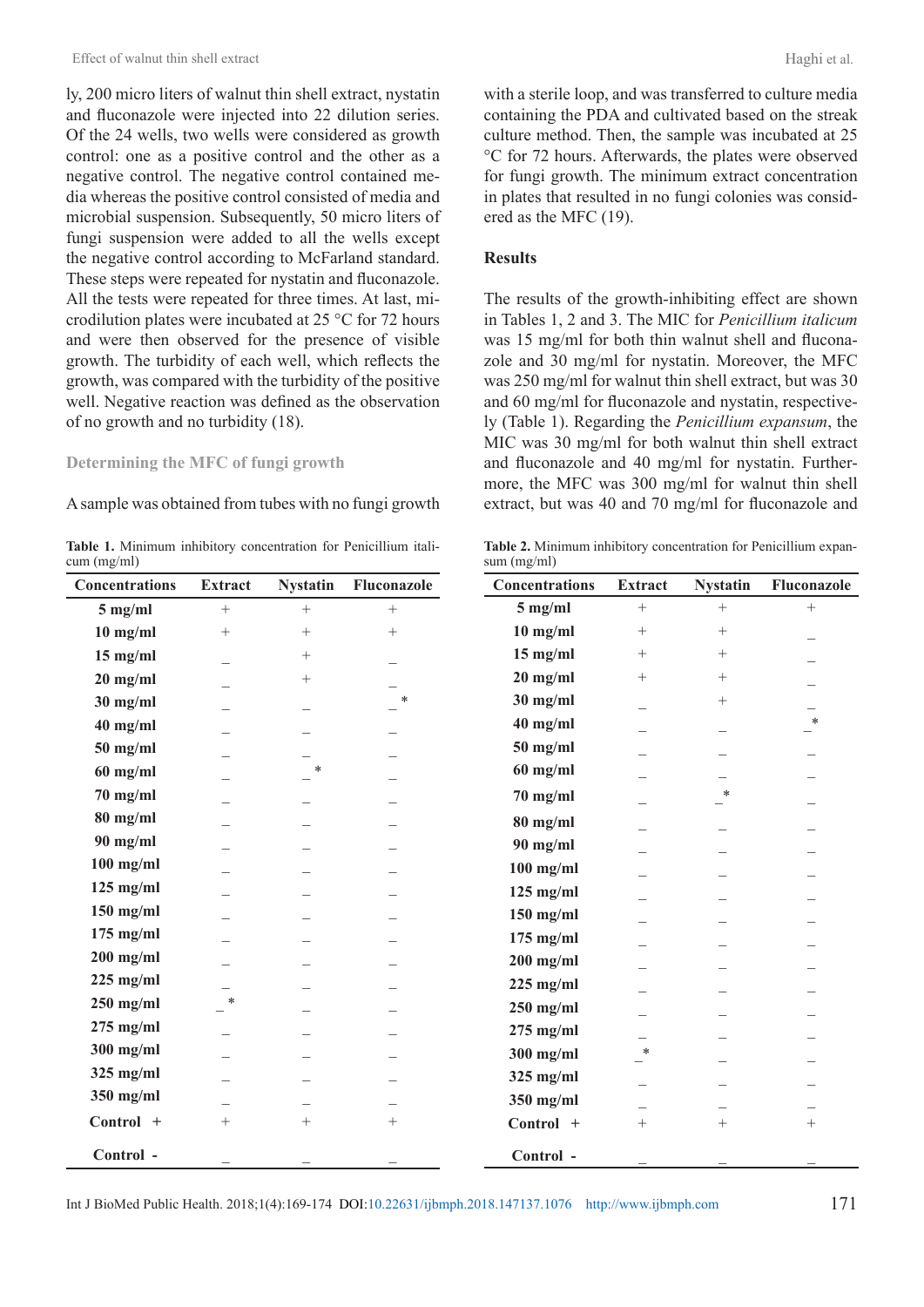nystatin, respectively (Table 2). The MIC for *Penicillium digitatum* was observed to be 40 mg/ml for both the shell walnut extract and nystatin and 20 mg/ml for fluconazole. furthermore, the MFC for these inhibitors were 325, 100 and 70 mg/ml, in that order (Table 3).

### **Discussion**

The MIC for *Penicillium digitatum* was observed to be 40 mg/ml for walnut thin shell extract and nystatin and 20 mg/ml for fluconazole. Furthermore, the MFC for these inhibitors were 325, 100 and 70 mg/ml, in respective order. According to the findings of this study, thin walnut shell extract had an acceptable inhibitory effect on *Penicillium expansum* and *Penicillium italicum* and a notable effect on *Penicillium digitatum*. The findings of this study revealed a similar effect for fluconazole on P. *italicum*. However, this effect was higher on P. *italicum* and P. *expansum* compared to nystatin. Furthermore, the inhibitory effect of walnut thin shell extract was weaker on P. *digitatum* compared to fluconazole

**Table 3.** Minimum inhibitory concentration for Penicillium digitatum (mg/ml)

| <b>Concentrations</b> | <b>Extract</b> | <b>Nystatin</b> | Fluconazole |
|-----------------------|----------------|-----------------|-------------|
| $5$ mg/ml             | $^{+}$         | $+$             | $^{+}$      |
| $10$ mg/ml            | $^{+}$         | $+$             | $+$         |
| $15$ mg/ml            | $^{+}$         | $^{+}$          | $+$         |
| $20$ mg/ml            | $^{+}$         | $^{+}$          |             |
| $30$ mg/ml            | $^{+}$         | $^{+}$          |             |
| $40$ mg/ml            |                |                 |             |
| $50$ mg/ml            |                |                 |             |
| $60$ mg/ml            |                |                 |             |
| $70$ mg/ml            |                |                 | $\ast$      |
| $80$ mg/ml            |                |                 |             |
| 90 mg/ml              |                |                 |             |
| $100$ mg/ml           |                | *               |             |
| $125$ mg/ml           |                |                 |             |
| $150$ mg/ml           |                |                 |             |
| $175$ mg/ml           |                |                 |             |
| $200$ mg/ml           |                |                 |             |
| $225$ mg/ml           |                |                 |             |
| $250$ mg/ml           |                |                 |             |
| $275$ mg/ml           |                |                 |             |
| $300$ mg/ml           |                |                 |             |
| $325$ mg/ml           | *              |                 |             |
| $350$ mg/ml           |                |                 |             |
| Control +             | $^{+}$         | $+$             | $^{+}$      |
| Control -             |                |                 |             |

but was similar to that of nystatin. With regard to the MFC, the walnut thin shell extract was not sufficiently effective compared to fluconazole and nystatin. An active substance called juglone (5-hydroxy-1,4-naphthoquinone) is one of the strongest phytotoxic and allelopathic chemical compounds in the leaves, roots and husks of *Juglans regia* L. (20, 21). Juglone restrains the growth and development of many plants (22). It was proven that natural phenolic compounds which are found in walnuts have very potent antifungal agents with little or no toxic effects. These agents have the potential be used as antifungal agents alone or in synergism with the currently used antifungal agents (23). The antifungal effects of aqueous and methanolic extracts of fruit peel of walnut (Juglans regia) and fluconazole against four Candida species were evaluated. The MIC of fluconazole, aqueous and methanolic extracts of walnut fruit peel for different Candida species were 0.001- 0.032, 6.25-50, 3.125-25 mg/ml, respectively. The MFC of fluconazole, and methanolic extracts of fruit peel of walnut were 0.001-0.032 and 6.25-25 mg/ml, respectively. These findings were in line with the findings by Naseri et al. and Arji et al. (24, 25). The antibacterial and antifungal effects of the methanolic extract of walnut leaves were investigated in a research. The results showed that the growth preventing effects of walnut extract was more powerful against Candida albicans compared to Candida glabrata and Candida krusei (26). In a study by Yigt et al., antifungal and antibacterial activities of aqueous and methanolic extracts of leaves and husk of walnut were assessed. The results showed that the MIC values of alcoholic extracts was 1.5 mg/ml against all Candida species (27). The effect of ethanolic extract of walnut thin shell on the growth of Aspergillus species was examined in a previous study which reported that the MIC of 15 mg/ml for Aspergillus fumigatus and 61.5 mg/ ml for Aspergillus flavus (28). These studies indicated that walnut fractions could restrict the growth of fungus, which were in line with the findings of the current study. The previously reported MIC and MFC values were lower than those in our study, which may be due to the difference in levels of phenolic acids or different sensitiveness of fungi species to phenolic compounds. Thin shell around walnut is full of phenolic and antioxidant compounds. The walnut thin shell serves as a defective layer to protect fatty acids especially polyunsaturated fatty acids against free radicals (29). Several phenolic compounds with antioxidant properties have been identified in J. regia leaves. Some phenolic acids produced by plants as secondary products and could damage mitochondrial DNA and cell walls and lead to microorganism death (29, 30) while some other prod-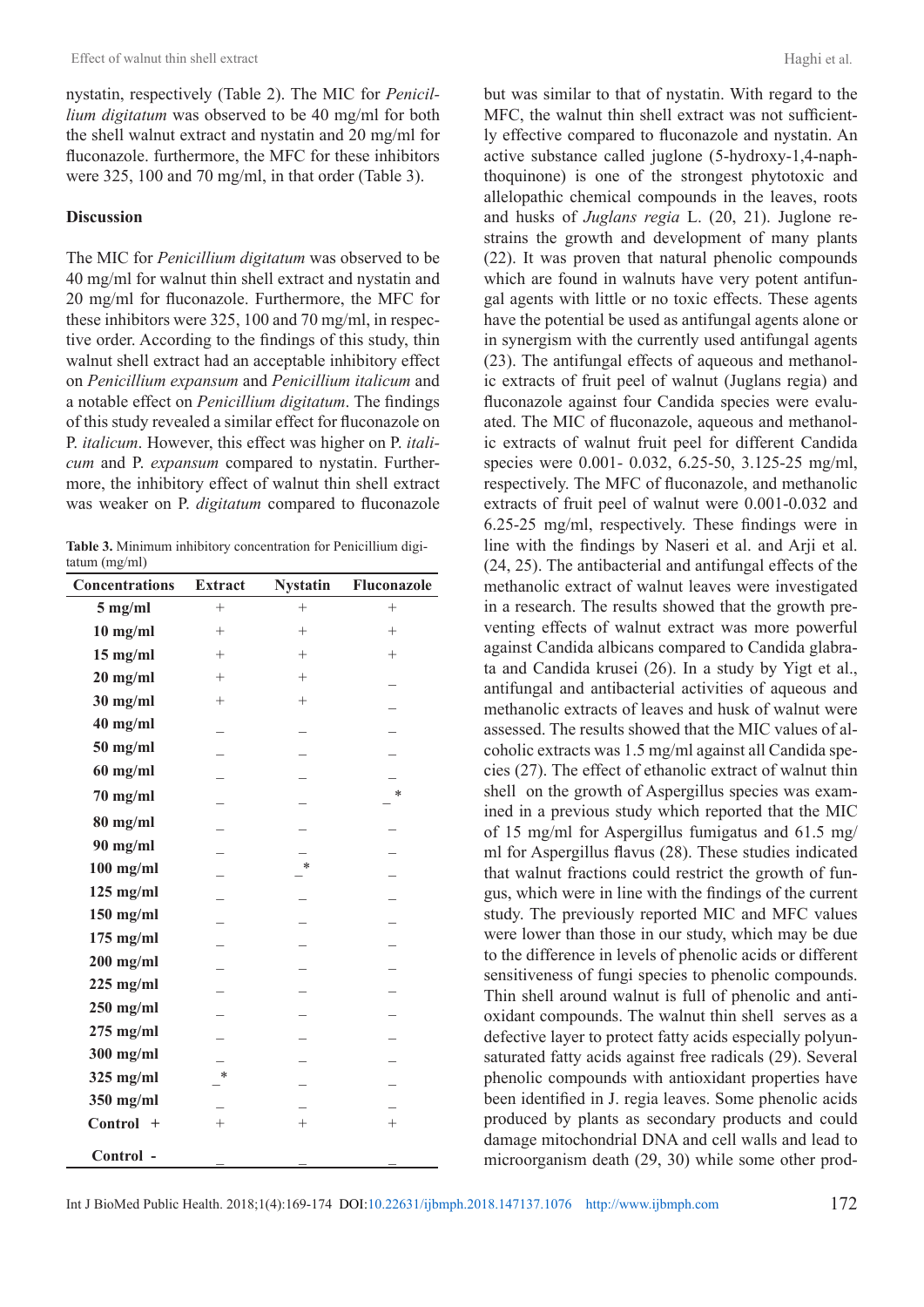ucts can interfere with the metabolic pathways, reverse the effect of MDR, when given in the combination with cytotoxic agents, and inhibit the activity of ABC transporters (that make fungal pathogens resistant to drugs) (23). A large number of different chemical compounds exist in herbal extracts with similar antimicrobial function, but an unknown mechanism.

### **Conclusion**

The results of the current study showed that walnut thin shell extract has significant antifungal effects. The growth preventive effect of the extract was indicated for P. *expansum*, P.*digitatum* and P. *italicum*. Regarding the growing interest of the community, health authorities and consumers in natural and safe additives as well as concerns about overuse and resistance to antibiotics, this extract can be used as a natural and effective fungicide in food products and other cases to promote public health.

### **Ethical disclosure**

Not applicable.

### **Acknowledgment**

The authors appreciate Dr. Sassan Rezaie for all of his assistance.

# **Author contributions**

E H, F R, F A and N Sh F contributed to the design and implementation of the research, to the analysis of the results and to the writing of the manuscript.

# **Conflict of interest**

The authors have no conflicts of interest with the material presented in this paper.

### **Funding/support**

None declared.

### **References**

1. Era MS, Sakai Sh, Tanaka A, Kawahara T, Kanyama T, Morita H. Antifungal activity of fatty acid salts against Penicillium pinophilum. Japan J Food Engin. 2015;16(2):99- 108. [doi:10.11301/jsfe.16.99](https://dx.doi.org/10.11301/jsfe.16.99)

2. Spadaro D, Garibaldi A, Lodovica Gullino M. Control of Penicillium expansum and Botrytis cinerea on apple combining a biocontrol agent with hot water dipping and acibenzolar-S-methyl, baking soda, or ethanol application. Postharvest Biol Technol. 2004;33(2):141-51. [doi:10.1016/j.](https://dx.doi.org/10.1016/j.postharvbio.2004.02.002 ) [postharvbio.2004.02.002](https://dx.doi.org/10.1016/j.postharvbio.2004.02.002 )

3. Elad Y, Yunis H, Katan T. Multiple fungicide resistance to benzimidazoles, dicarboximides and diethofencarb in field isolates of Botrytis cinerea in Israel. Plant Pathol. 1992;41(1):41-6. [doi:10.1111/j.1365-3059.1992.tb02314.x](https://dx.doi.org/10.1111/j.1365-3059.1992.tb02314.x ) 4. He L, Liu Y, Mustapha A, Lin M. Antifungal activity of zinc oxide nanoparticles against Botrytis cinerea and Penicillium expansum. Microbiol Res. 2011;166 (3):207-15. [doi:10.1016/j.micres.2010.03.003](https://dx.doi.org/10.1016/j.micres.2010.03.003)

5. Plaza P, Usall J, Teixidó N, Viñas I. Effect of water activity and temperature on germination and growth of Penicillium digitatum, P. italicum and Geotrichum candidum. J Appl Microbiol. 2003;94(4):549-54 [doi:10.1046/j.1365-](https://dx.doi.org/10.1046/j.1365-2672.2003.01909.x ) [2672.2003.01909.x](https://dx.doi.org/10.1046/j.1365-2672.2003.01909.x )

6. Scherrer Montero C, Beatriz Antes R, Loss Schwarz L, Cunhados Santos L, Piresdos Santo R, João Bender L, et al. Complementary physical and chemical treatments as an alternative to fungicide use to control postharvest decay incidence and fruit quality of Montenegrina tangerines. Crop Prot. 2010;29(10):1076-83. [doi:10.1016/j.](https://dx.doi.org/10.1016/j.cropro.2010.06.014 ) [cropro.2010.06.014](https://dx.doi.org/10.1016/j.cropro.2010.06.014 )

7. Romanazzi G, Lichter A, Mlikota Gabler F, L.Smilanick J. Recent advances on the use of natural and safe alternatives to conventional methods to control postharvest gray mold of table grapes. Postharvest Biol Technol. 2012;63(1):141-7. [doi:10.1016/j.postharvbio.2011.06.013](https://dx.doi.org/10.1016/j.postharvbio.2011.06.013)

8. Spotts RA, Cervantes LA. Population, pathogenicity and benomyl resistance of Botrytis spp., Penicillium spp. and Mucor piriformis in packinghouses. Plant Dis. 1986;70:106- 8.

9. Baraldi E, Mari M, Chierici E, Pondrelli M, Bertolini P. Studies on thiabendazole resistance of Penicillium expansum of pears: pathogenic fitness and genetic characterization. Plant Pathol. 2003;52(3):362-70 [doi:10.1046/j.1365-](https://dx.doi.org/10.1046/j.1365-3059.2003.00861.x ) [3059.2003.00861.x](https://dx.doi.org/10.1046/j.1365-3059.2003.00861.x )

10. Zamani M, Sharifi Tehrani A, Ahmadzadeh M, Hosseininaveh V, Mostofy Y. Control of penicillium digitatum on orange fruit combining pantoea agglomerans with hot sodium bicarbonate dipping. J Plant Pathol. 2009;91(2):437-42.

11. Bhatia K, Rahman S, Ali M , Raisuddin S. In vitro activity of JuglansRegia L. bark extract and its protective effect on cyclophosphamide-induced urotoxicity in mice. Redox Rep. 2006;11(6):273-9 [doi:10.1179/135100006X155030](https://dx.doi.org/10.1179/135100006X155030)

12. Jin Z, Qu ZY. Studies on hydrolysable tannin constituents in seed of Juglans regia. Zhongguo Zhong Yao Za Zhi. 2007;32(15):1541-4. PMID:17972584

13. Zabka M, Pavela R. Antifungal efficacy of some natural phenolic compounds against significant pathogenic and toxinogenic filamentous fungi. Chemosphere. 2013; 93(6):1051-6[.doi:10.1016/j.chemosphere.2013.05.076](https://dx.doi.org/10.1016/j.chemosphere.2013.05.076)

14. Salamat F, Keivani S, Emami M, Amin GH. Evaluation of Juglansregia pericarp on antifungal susceptibility with broth dilution method. J Islamic Azad Univ Tehran Med Branch. 2007;16(4):201-5.

15. An Jun L, Yue Wei W, Zen Yuan Z, Yan W, Ying C.